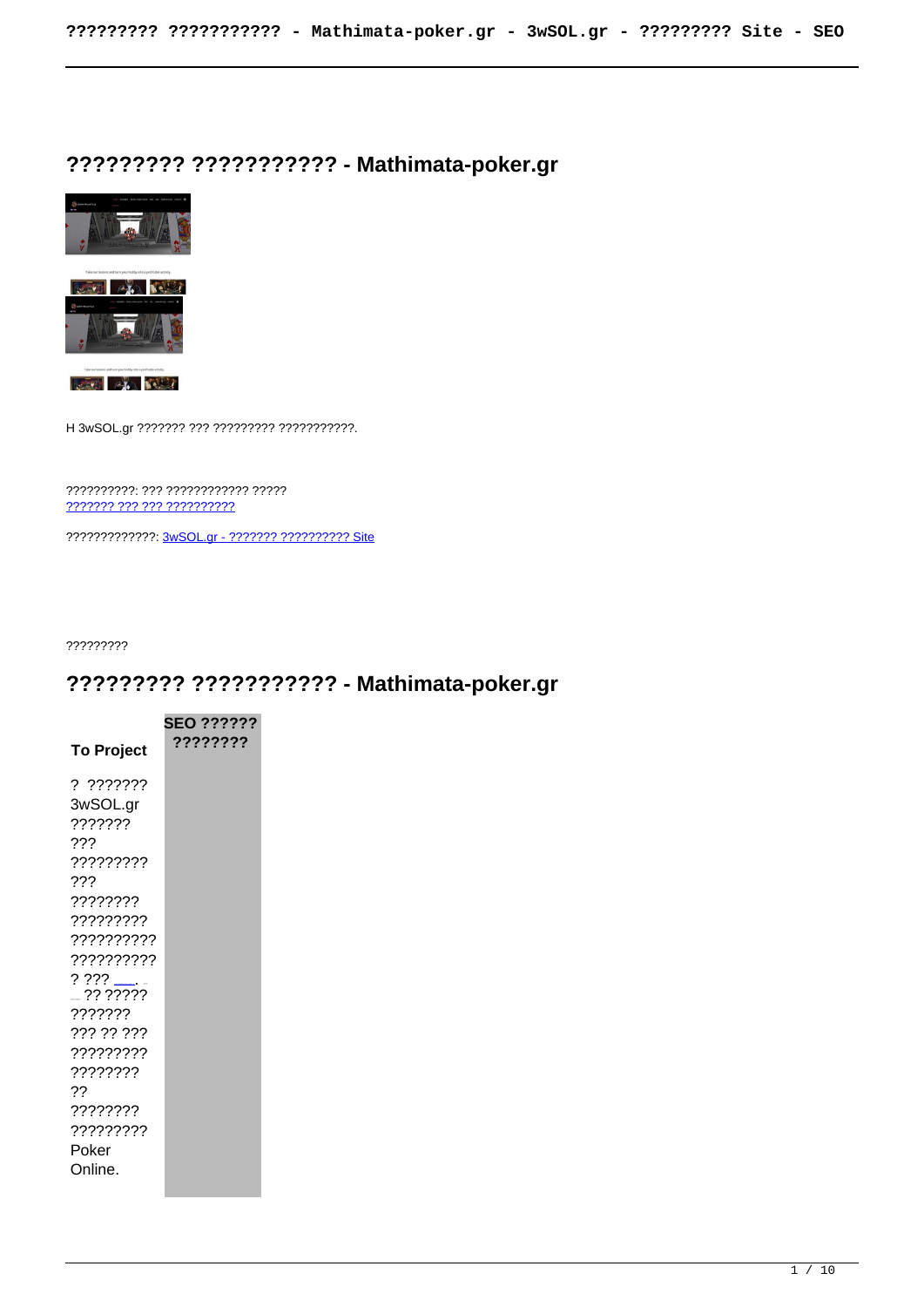| ?????????<br>?????????<br>?????????<br>????????<br>???.<br>??? <u>www</u><br>.Mathimata-<br>poker.gr ??<br>??????<br>?????????<br>?????????<br>?????????<br>???<br>??<br>?????. | H 3wSOL.gr |  |
|---------------------------------------------------------------------------------------------------------------------------------------------------------------------------------|------------|--|
| ??                                                                                                                                                                              | ?????????? |  |
| ????????                                                                                                                                                                        | ?????????  |  |
|                                                                                                                                                                                 |            |  |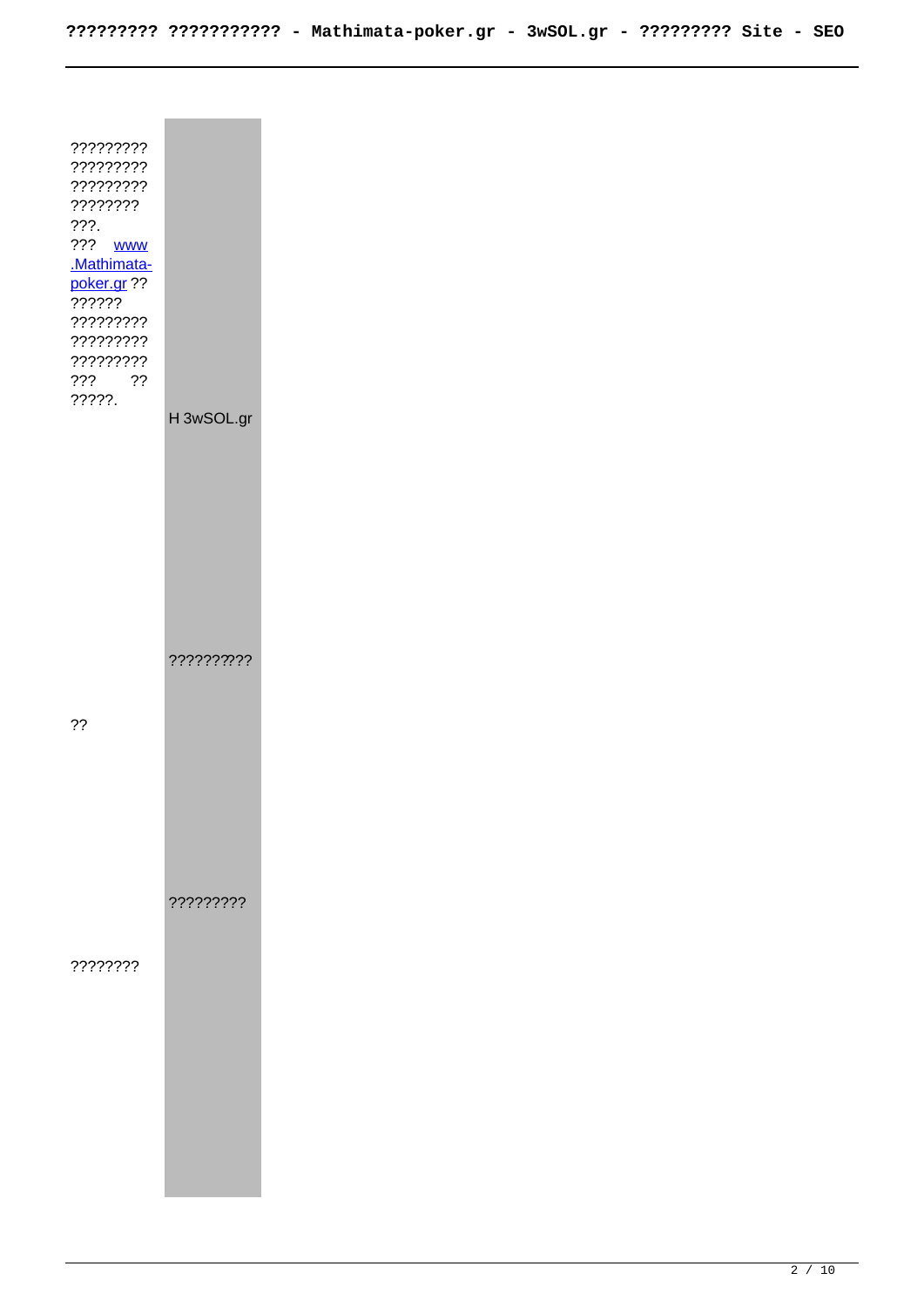| ????????  | ?????????? |  |
|-----------|------------|--|
| ????????? | ????<br>?? |  |
| ???? ???  | ?????      |  |
| ????????  | Joomla     |  |
| $-22222$  |            |  |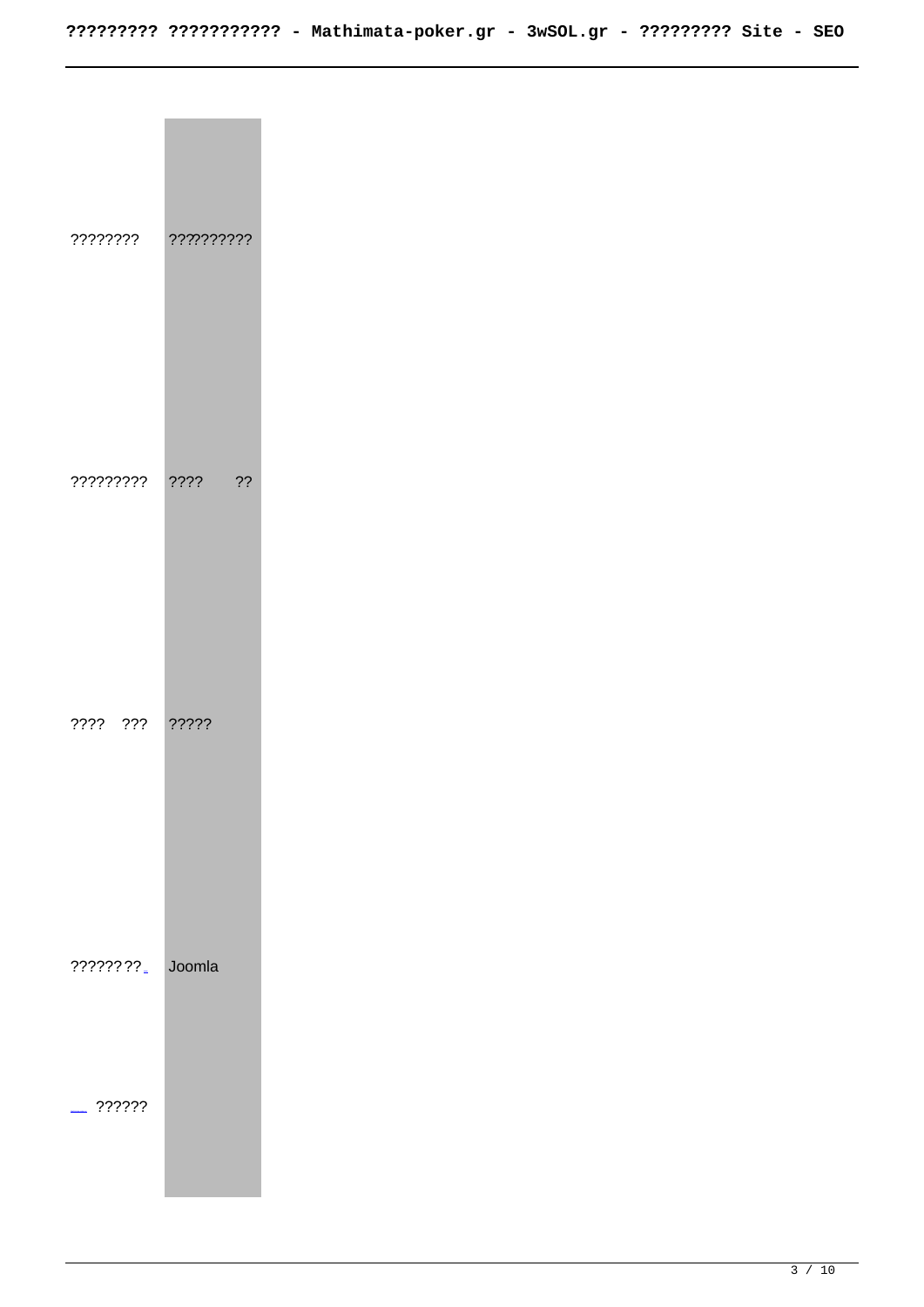| ???<br>???                           | CMS.                              |  |
|--------------------------------------|-----------------------------------|--|
| ????? ???.                           | ??????????                        |  |
|                                      | $\overline{\mathcal{E}}$<br>????? |  |
|                                      | <b>SEO</b>                        |  |
| $\overline{\mathcal{E}}$<br>???????? |                                   |  |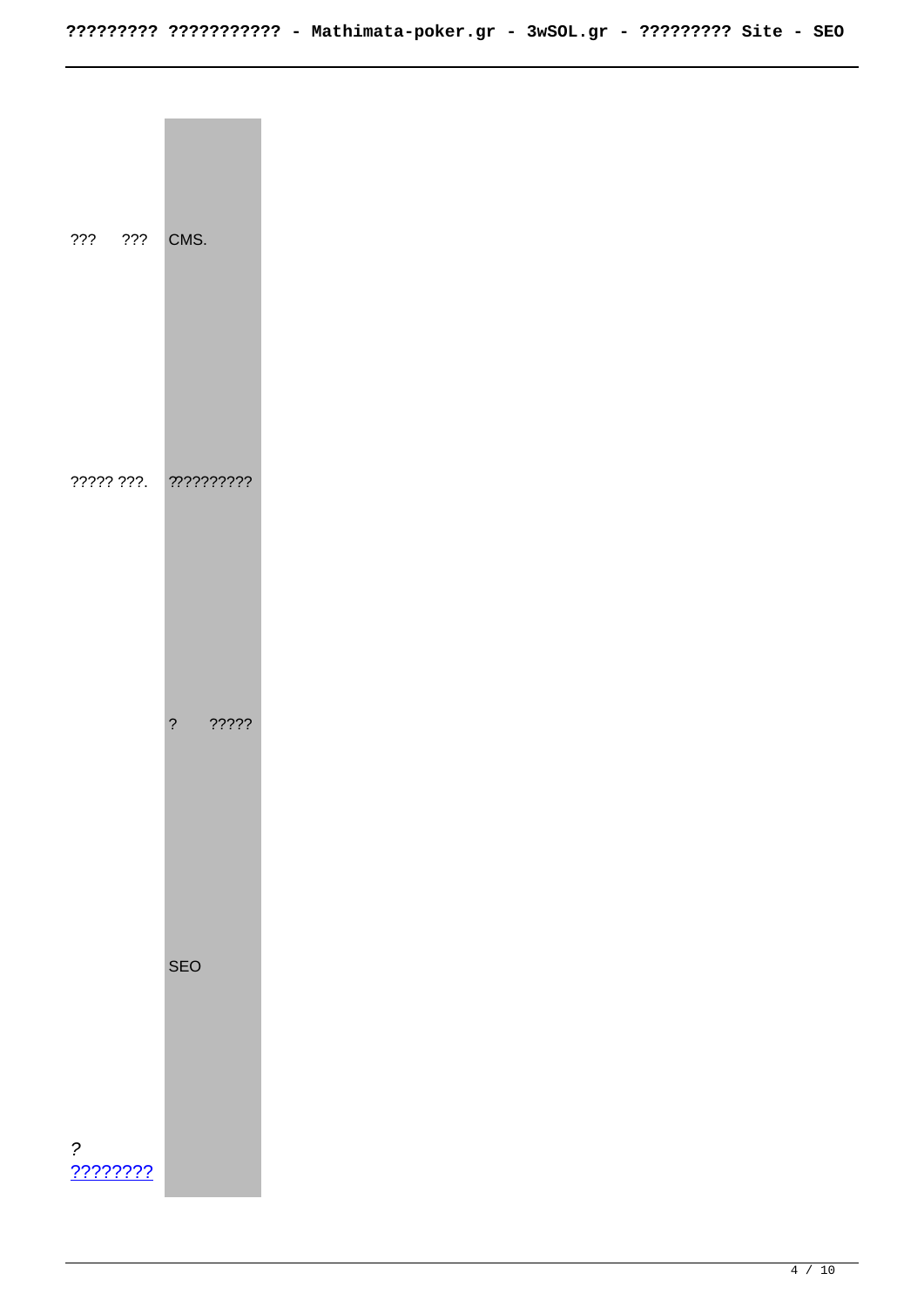| <u>???????</u><br>????????<br><u> ????????</u><br>$\overline{2}$<br>-222<br>????? ??<br>? ? ? ? ? ?<br>???????<br>?????<br>????????<br>??????? | friendly,    |  |
|------------------------------------------------------------------------------------------------------------------------------------------------|--------------|--|
| ????????<br>???????<br>????????<br>???????<br>????????<br>$\mathcal{P}$<br>222<br>????????<br>????????<br>???????<br>???<br>internet.          | ??????????   |  |
| ???????<br>???????<br>?????<br>????<br>???????<br>???????.<br>????????<br>???? ???<br>222<br>????????                                          | ?????????    |  |
| ???<br>???<br><u>????????</u><br>400€                                                                                                          | ??<br>Joomla |  |
|                                                                                                                                                |              |  |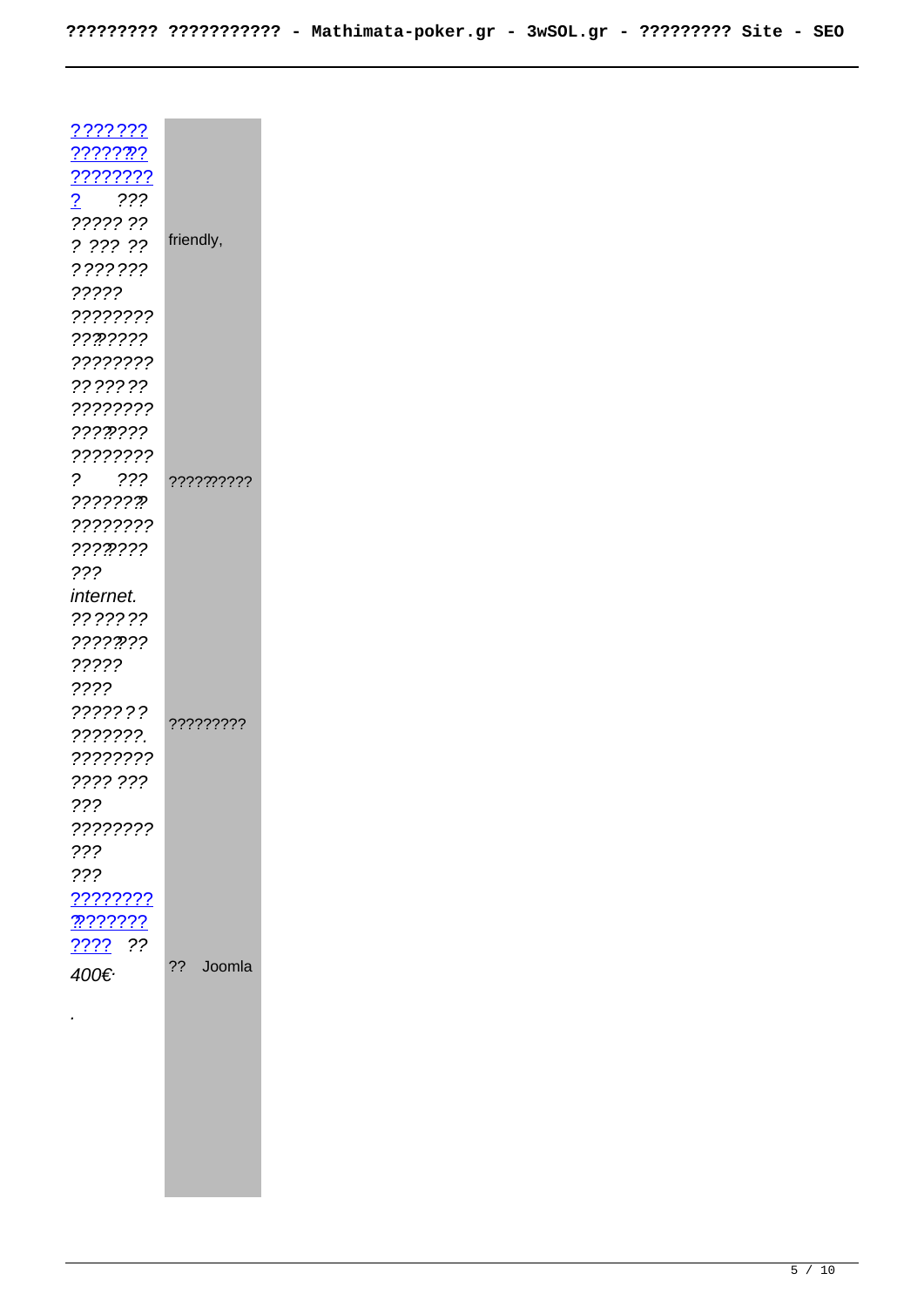| CMS ???    |  |
|------------|--|
| ???        |  |
| ????????   |  |
| ?????????? |  |
|            |  |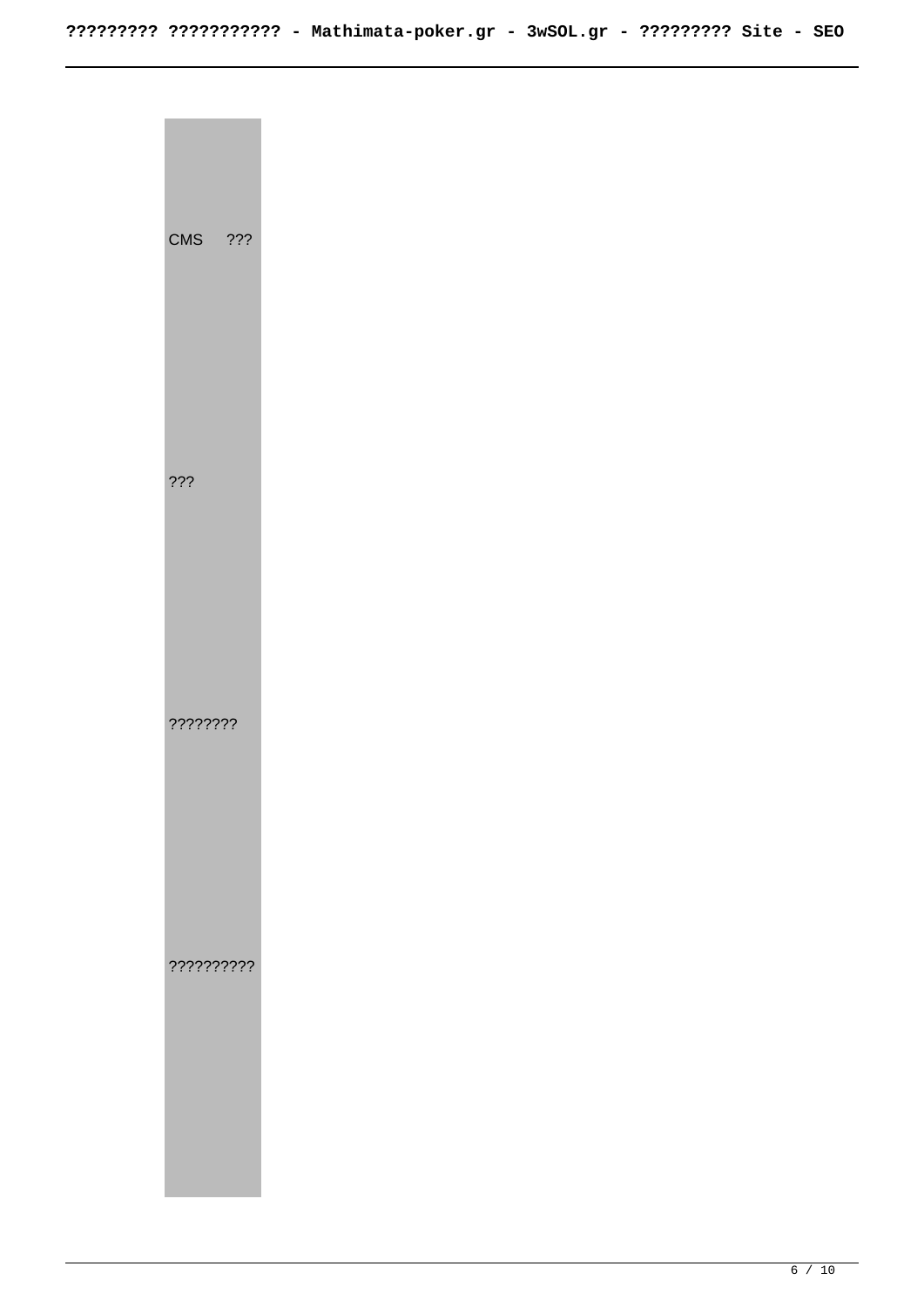| ????        |  |  |
|-------------|--|--|
| ??????????  |  |  |
| ?????????   |  |  |
| ???? ??? ?? |  |  |
|             |  |  |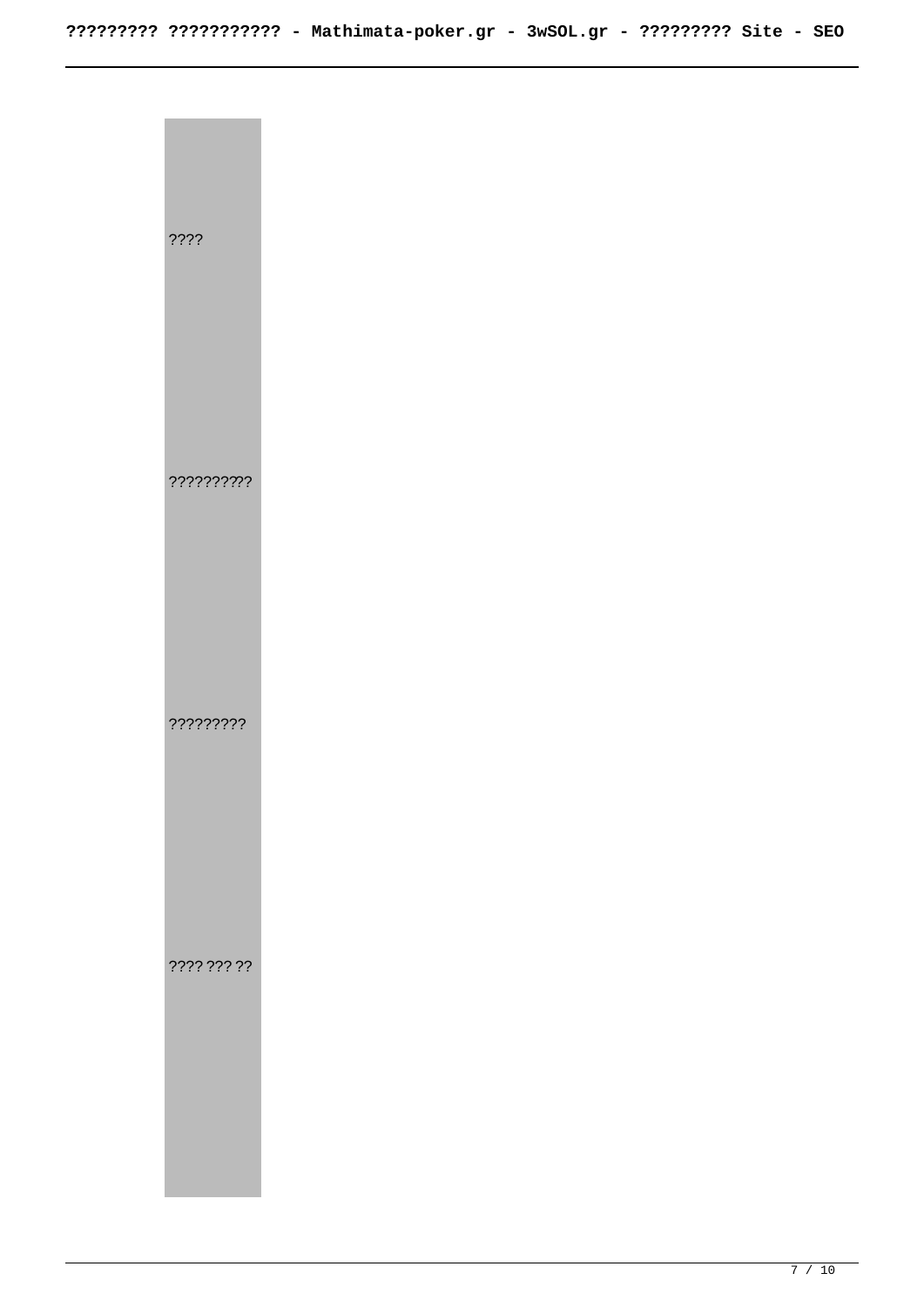| ?????????  |  |  |
|------------|--|--|
| ??? Google |  |  |
| ????? ???  |  |  |
| ????????   |  |  |
|            |  |  |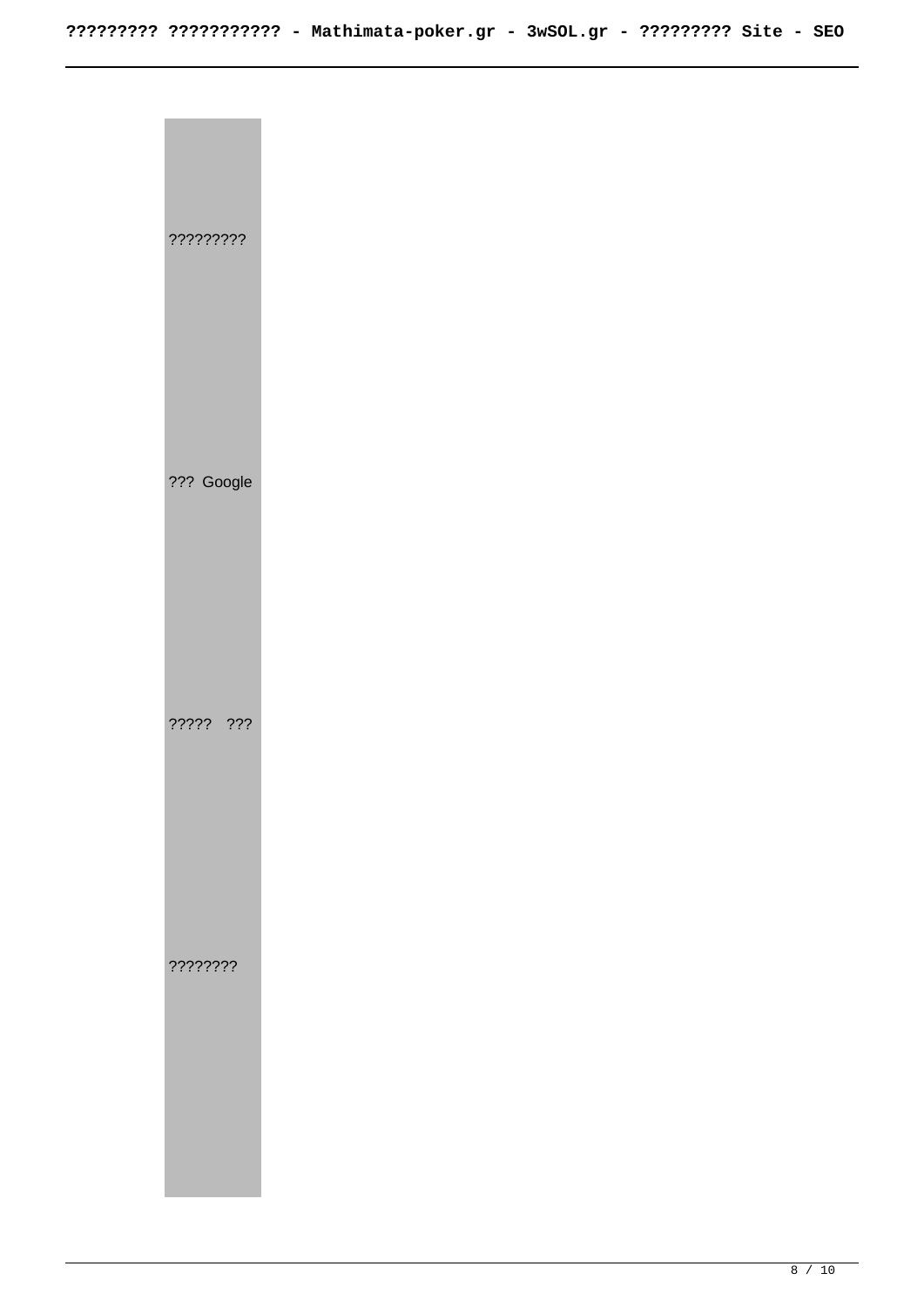| ?????      |  |  |  |
|------------|--|--|--|
| ?????????? |  |  |  |
| ???        |  |  |  |
| ????????   |  |  |  |
|            |  |  |  |